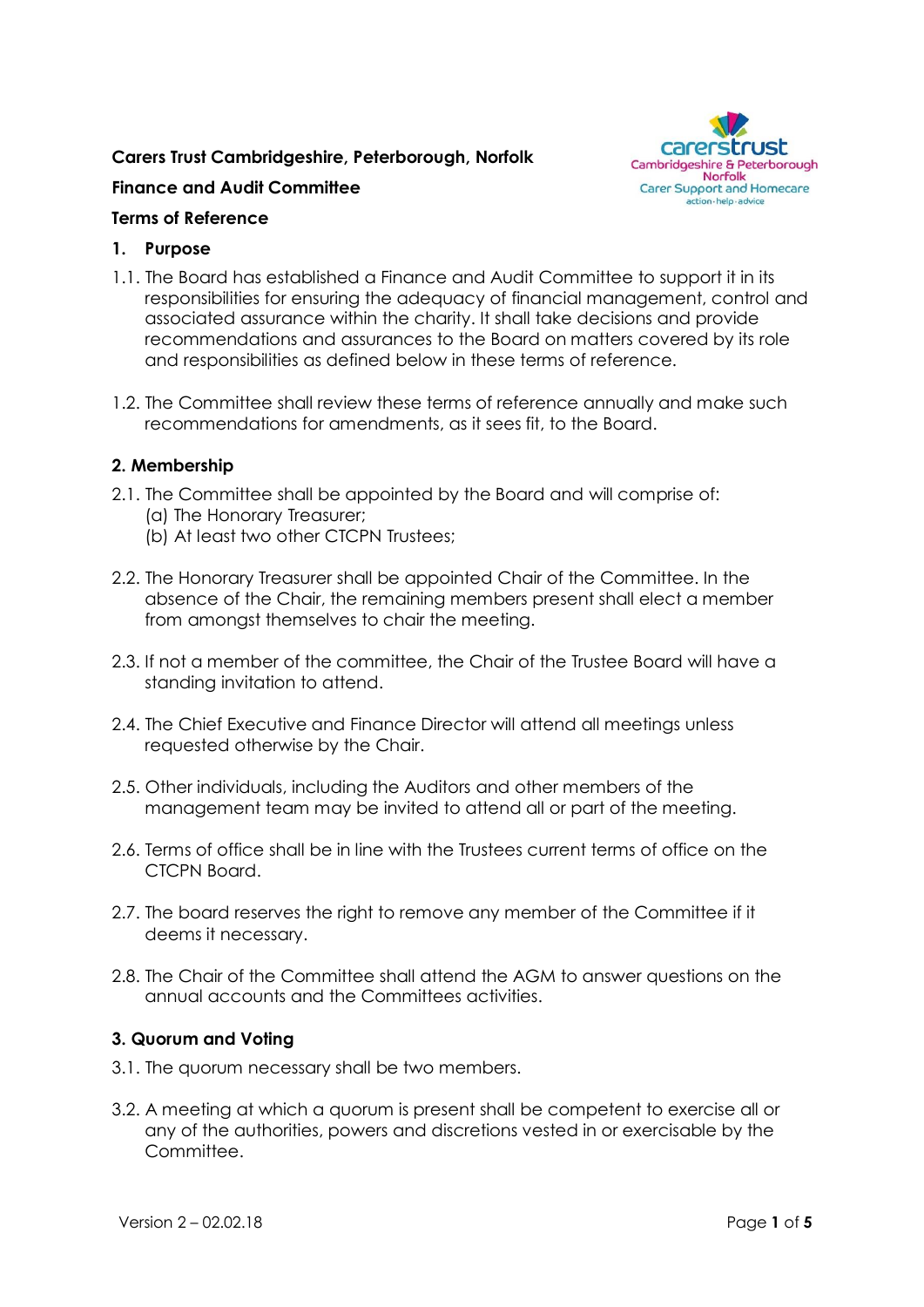- 3.3. Where required, decisions of the Committee will be made on a simple majority of members present and voting.
- 3.4. Those non members present at the meetings shall not be entitled to vote.
- 3.5. In the case of equality in voting, the Chair of the Committee shall have a casting vote.

## **4. Meetings**

- 4.1. The Committee shall meet at least three times a year at appropriate times and aligned to the audit cycle.
- 4.2. The Chair may convene additional meetings at any time, or if requested by the External Auditors or the Chief Executive.
- 4.3. A member of the CTCPN team shall act as Secretary to the Committee.
- 4.4. The Secretary will invite members of the Committee to submit any items of business for the agenda 14 days before each meeting.
- 4.5 Agendas will be drafted by the Secretary and agreed with the Chair.
- 4.6 Papers will be circulated five days in advance of the meeting.
- 4.7. Minutes of the meeting will be prepared by the Secretary for the Chair to review and approve prior to circulation no more than 10 working days after the meeting.

#### **5. Authority**

- 5.1. The Committee is authorised by the Board to investigate any activity within its Terms of Reference. It is authorized to seek any information it requires from any employee in order to perform its duties and all employees shall be directed to cooperate with any request made by the Committee.
- 5.2. The Committee is authorized to ask officers to obtain independent and professional advice if it considers this necessary, within the rules of the Delegation of Authority. The cost of which will be borne by CTCPN.

#### **6. Terms of Reference**

6.1. The duties of the Committee are:

#### **i. Financial management and oversight**

- (a) Review the draft budget prior to the start of the financial year and make recommendations to the Board in light of their review.
- (b) Monitor expenditure against budget and extra forecast (or unbudgeted) expenditure.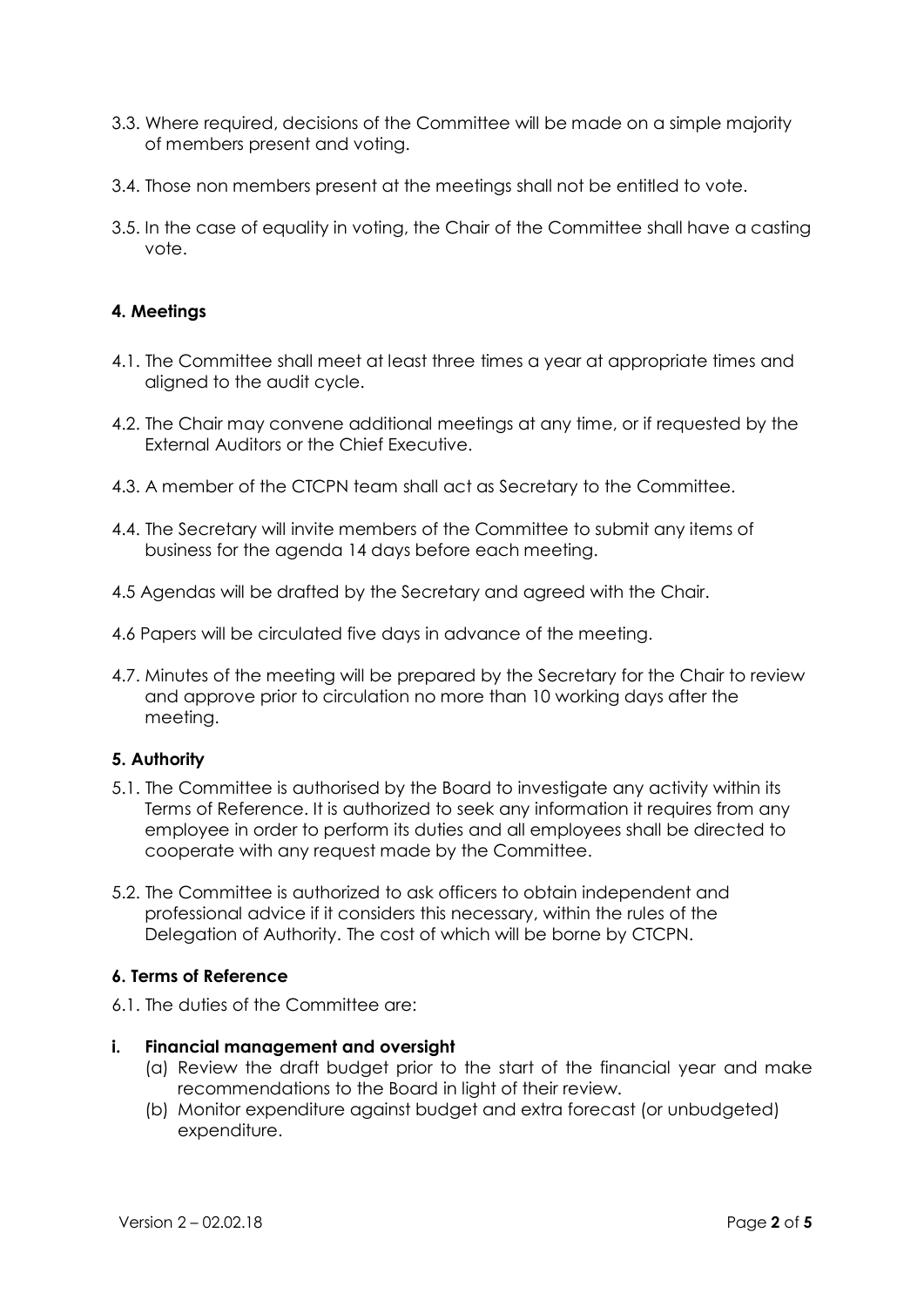(c) Review and monitor the investment strategy of the organisation including approving all financial investments of surplus funds and reporting any changes to the Board.

#### **ii. Bank accounts**

- (a) Authorise the opening and closing of all the CTCPN bank accounts and Board approval to be sought where this is required by the bank.
- (b) Authorise the movement of funds between bank accounts with over 6 months' notice requirement.
- **iii.** Support and advise the Management team in the execution of their financial duties

#### **iv. Financial reporting**

- The Committee shall monitor the integrity of the financial statements of CTCPN, including its annual report and any other formal announcement relating to its financial performance, reviewing significant financial reporting issues and judgements which they contain prior to submission to the CTCPN Board;
- In particular the Committee shall review and challenge where necessary:
	- (a) Summary financial statements and significant financial returns to regulators.
	- (b) The consistency of, and any changes to, accounting policies both on a year to year basis and across CTCPN;
	- (c) The methods used to account for significant or unusual transactions where different approaches are possible;
	- (d) Whether CTCPN has followed appropriate accounting standards and made appropriate estimates and judgements, taking into account the views of the external auditor;
	- (e) The clarity of disclosure in CTCPN's financial reports and the context in which statements are made;
	- (f) All material information presented with the financial statements, such as the Trustees' Annual Report;
	- (g) Recommendations to the Board on approval of the financial statements.
	- (h) All policies relating to income and expenditure.

## **v. Internal Controls**

The Committee shall:

- Keep under review the adequacy and effectiveness of CTCPN's internal financial control systems, including;
	- (a) Reviewing the schedule of delegation and any other delegated financial authority once a year and making recommendations to the Board for any changes.
	- (b) Reviewing the levels of insurance, including Trustees' and Management's liability and indemnity insurance.
	- (c) Review and approve the statements to be included in the annual report concerning internal controls and financial risk management.
	- (d) Oversee and advise the Board on the current financial risk exposures of CTCPN and the future financial strategy.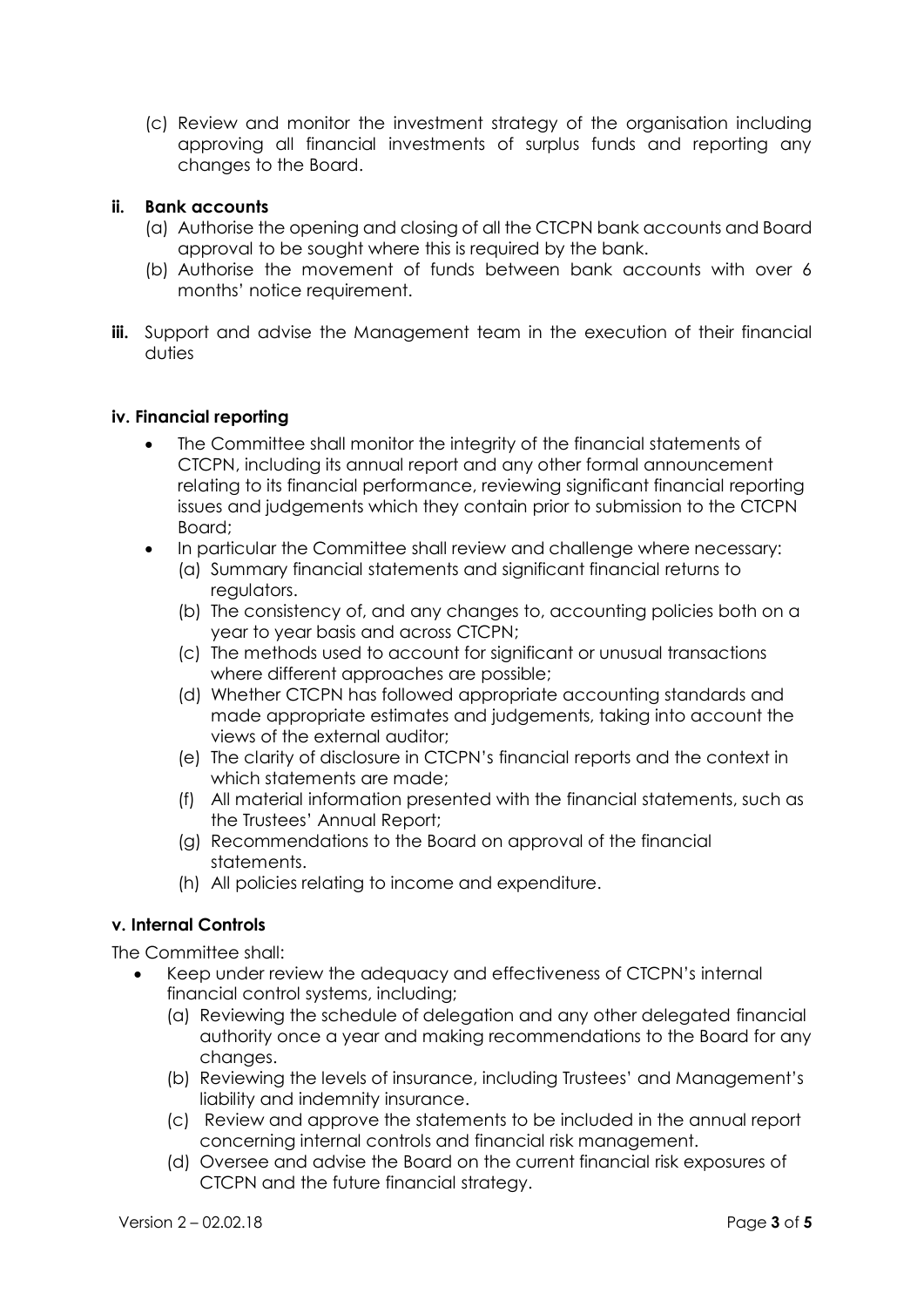- (e) Review reports on any material breaches and the adequacy of proposed action.
- (f) Approve the write off of assets and bad debts within the Delegation of Authority limits.

## **vi. Compliance, Whistleblowing and Fraud**

The Committee shall:

- Review the adequacy and security of CTCPN's arrangements for its employees, volunteers and contractors to raise concerns, in confidence, about possible wrongdoings in financial reporting. The Committee shall ensure that these arrangements allow proportionate and independent investigation of such matters and appropriate follow up action.
- Review CTCPN's procedures for detecting fraud.
- Review CTCPN's systems and controls for the prevention of bribery and receive reports on non-compliance.
- Identify any perceived weaknesses in policies and procedures and make recommendations for improvement to the Board as appropriate.

#### **vii. External Audit**

The Committee shall:

- Consider and make recommendations to the CTCPN Board in relation to the appointment, reappointment and removal of the external auditors. The Committee shall oversee the selection process for a new auditor and if an auditor resigns, the Committee shall investigate the issues leading to this and decide whether any action is required.
- Oversee the relationship with the External Auditor, including:
	- (a) Recommendations on their remuneration, whether fees for audit or nonaudit services and that the level of fees is appropriate to enable an adequate audit to be conducted;
	- (b) Approve their terms of engagement, including any engagement letter issued at the start of each audit and the scope of the audit;
	- (c) Assess annually their independence and objectivity, taking into account relevant professional and regulatory requirements and the relationship with the auditor as a whole, including the provision of non-audit services;
	- (d) Satisfy itself that there are no relationships (such as family, employment, investment, financial or business) between the auditor and CTCPN (other than in the normal course of business);
	- (e) Monitor the auditor's compliance with relevant ethical and professional guidance on the rotation of audit partner, the level of fees paid by CTCPN compared to the overall fee income of the firm, office and partner and other related requirements;
	- (f) Assess annually the qualifications, expertise and resources of the auditor and the effectiveness of the audit process, which shall include a report from the external auditor on their own internal quality procedures.
	- (g) Request the external auditor to make another audit partner available in the event that a conflict is perceived to arise on a particular issue; and
	- (h) Meet regularly with the External Auditor, including once at the planning stage before the audit and once after the audit at the reporting stage. The Committee may meet the External Auditor at any time, without